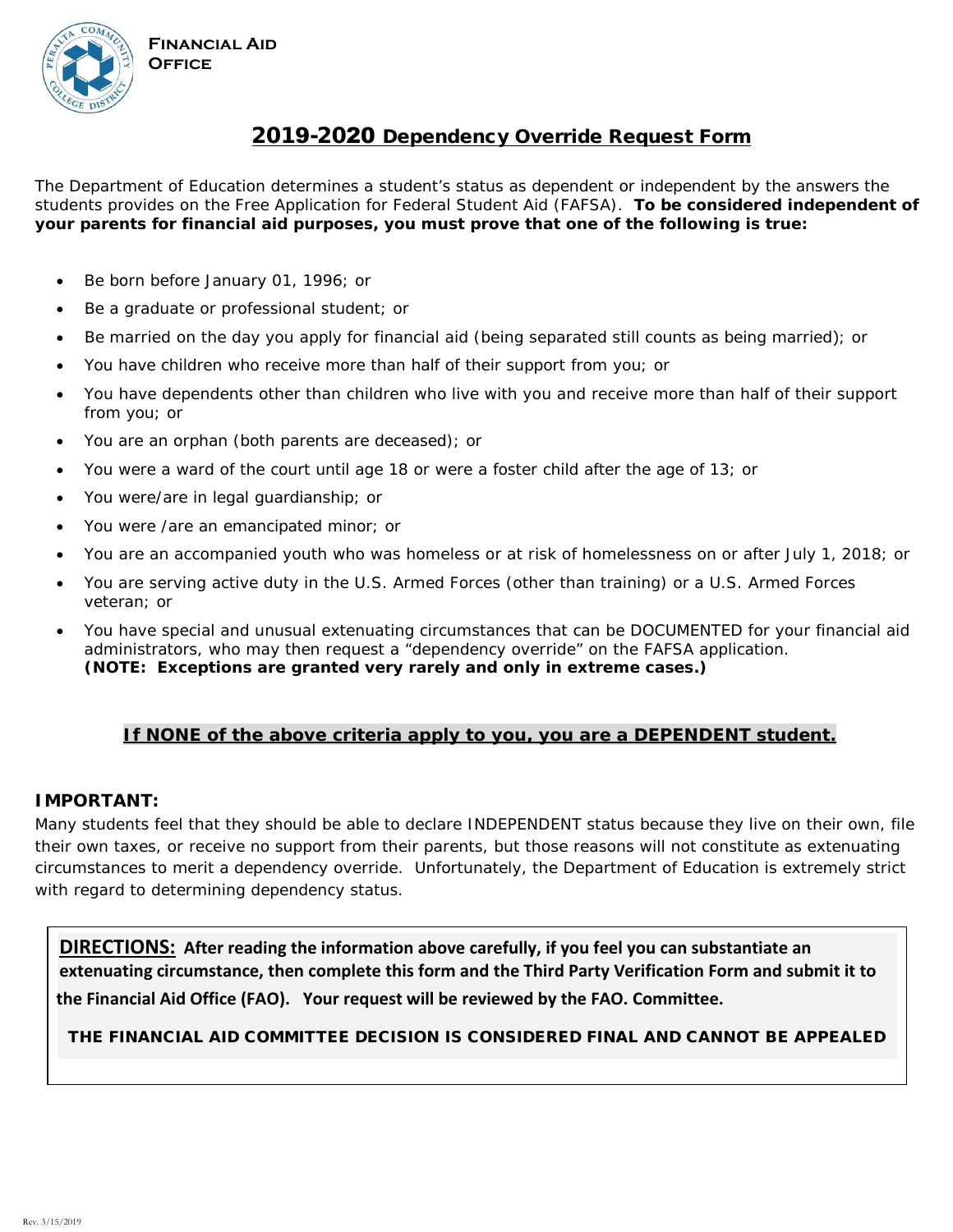## (Dependency Override Form - Please answer ALL of the following questions:)

| <b>STUDENT:</b>                                                 |                                         |                                                                                                                                                                                                                                                                                                                                    |              |              |                                                                                                                                                                                                                               |                                               |
|-----------------------------------------------------------------|-----------------------------------------|------------------------------------------------------------------------------------------------------------------------------------------------------------------------------------------------------------------------------------------------------------------------------------------------------------------------------------|--------------|--------------|-------------------------------------------------------------------------------------------------------------------------------------------------------------------------------------------------------------------------------|-----------------------------------------------|
|                                                                 |                                         |                                                                                                                                                                                                                                                                                                                                    |              |              | Contact Phone# : _______________                                                                                                                                                                                              |                                               |
|                                                                 |                                         |                                                                                                                                                                                                                                                                                                                                    |              |              |                                                                                                                                                                                                                               |                                               |
|                                                                 |                                         |                                                                                                                                                                                                                                                                                                                                    |              |              |                                                                                                                                                                                                                               |                                               |
| Address: ___                                                    |                                         |                                                                                                                                                                                                                                                                                                                                    |              |              |                                                                                                                                                                                                                               |                                               |
|                                                                 | <b>Street</b>                           |                                                                                                                                                                                                                                                                                                                                    | <b>City</b>  |              | <b>State</b>                                                                                                                                                                                                                  | <b>Zipcode</b>                                |
| <b>Biological</b><br><b>Parents</b><br>Name:<br><b>Address:</b> |                                         | <b>MOTHER</b> Deceased : Yes $\log$ No $\log$ Don't Know                                                                                                                                                                                                                                                                           |              |              | the control of the control of the control of the control of the control of the control of the control of the control of the control of the control of the control of the control of the control of the control of the control | <b>FATHER</b> Deceased: Yes   No   Don't Know |
| Phone #:                                                        |                                         |                                                                                                                                                                                                                                                                                                                                    |              |              |                                                                                                                                                                                                                               |                                               |
|                                                                 |                                         |                                                                                                                                                                                                                                                                                                                                    |              |              |                                                                                                                                                                                                                               |                                               |
|                                                                 |                                         | 1. When was the last time you lived with your Mother?                                                                                                                                                                                                                                                                              | Month / Year |              | ___________________ With your Father?_____                                                                                                                                                                                    | Month / Year                                  |
|                                                                 |                                         | 2. When was the last time you had contact with your Mother?                                                                                                                                                                                                                                                                        |              | Month / Year | _____________ With your Father?____                                                                                                                                                                                           | Month / Year                                  |
|                                                                 |                                         | 3. When did your Mother last provide support? ________________________________Your Father?________________                                                                                                                                                                                                                         |              |              |                                                                                                                                                                                                                               |                                               |
|                                                                 | Rent? When did this arrangement begin?) | Month / Year<br>4. What are your present living arrangements (Who do you live with? How much do you pay each month for                                                                                                                                                                                                             |              |              |                                                                                                                                                                                                                               | Month / Year                                  |
|                                                                 |                                         | 5. How do you support yourself and meet your current living expenses?                                                                                                                                                                                                                                                              |              |              |                                                                                                                                                                                                                               |                                               |
|                                                                 |                                         | 6. Why are your parents no longer able to support you? Explain in detail the circumstances involving your<br>parents inability or unwillingness to support you. Attach a separate sheet of paper if necessary to provide<br>additional information that you feel supports your request to be considered as an independent student. |              |              |                                                                                                                                                                                                                               |                                               |
|                                                                 |                                         | I CERTIFY THAT THE INFORMATION PROVIDED IS TRUE AND CORRECT AND I UNDERSTAND THAT IT MAY BE<br>USED TO OVERRIDE FEDERAL REGULATIONS REGARDING MY DEPENDENCY STATUS. IF I PURPOSELY GIVE                                                                                                                                            |              |              |                                                                                                                                                                                                                               |                                               |
|                                                                 |                                         | FALSE OR MISLEADING INFORMATION ON THIS FORM, I MAY BE FINED \$10,000, SENT TO PRISON, OR BOTH.                                                                                                                                                                                                                                    |              |              |                                                                                                                                                                                                                               |                                               |
|                                                                 | <b>Student Signature</b>                |                                                                                                                                                                                                                                                                                                                                    |              |              | Date                                                                                                                                                                                                                          |                                               |

\_\_\_\_\_\_\_\_\_\_\_\_\_\_\_\_\_\_\_\_\_\_\_\_\_\_\_\_\_\_\_\_\_\_\_\_\_\_\_\_\_\_\_\_\_\_\_\_\_\_\_\_\_\_\_\_\_\_\_\_\_\_\_\_\_\_\_\_\_\_\_\_\_\_\_\_\_\_\_\_\_\_\_\_\_

**FOR OFFICE USE ONLY: Using Professional Judgment, this Student is: Independent\_\_\_\_\_\_ Dependent \_\_\_\_\_\_\_** 

Comments:\_\_\_\_\_\_\_\_\_\_\_\_\_\_\_\_\_\_\_\_\_\_\_\_\_\_\_\_\_\_\_\_\_\_\_\_\_\_\_\_\_\_\_\_\_\_\_\_\_\_\_\_\_\_\_\_\_\_\_\_\_\_\_\_\_\_\_\_\_\_\_\_\_\_\_\_\_